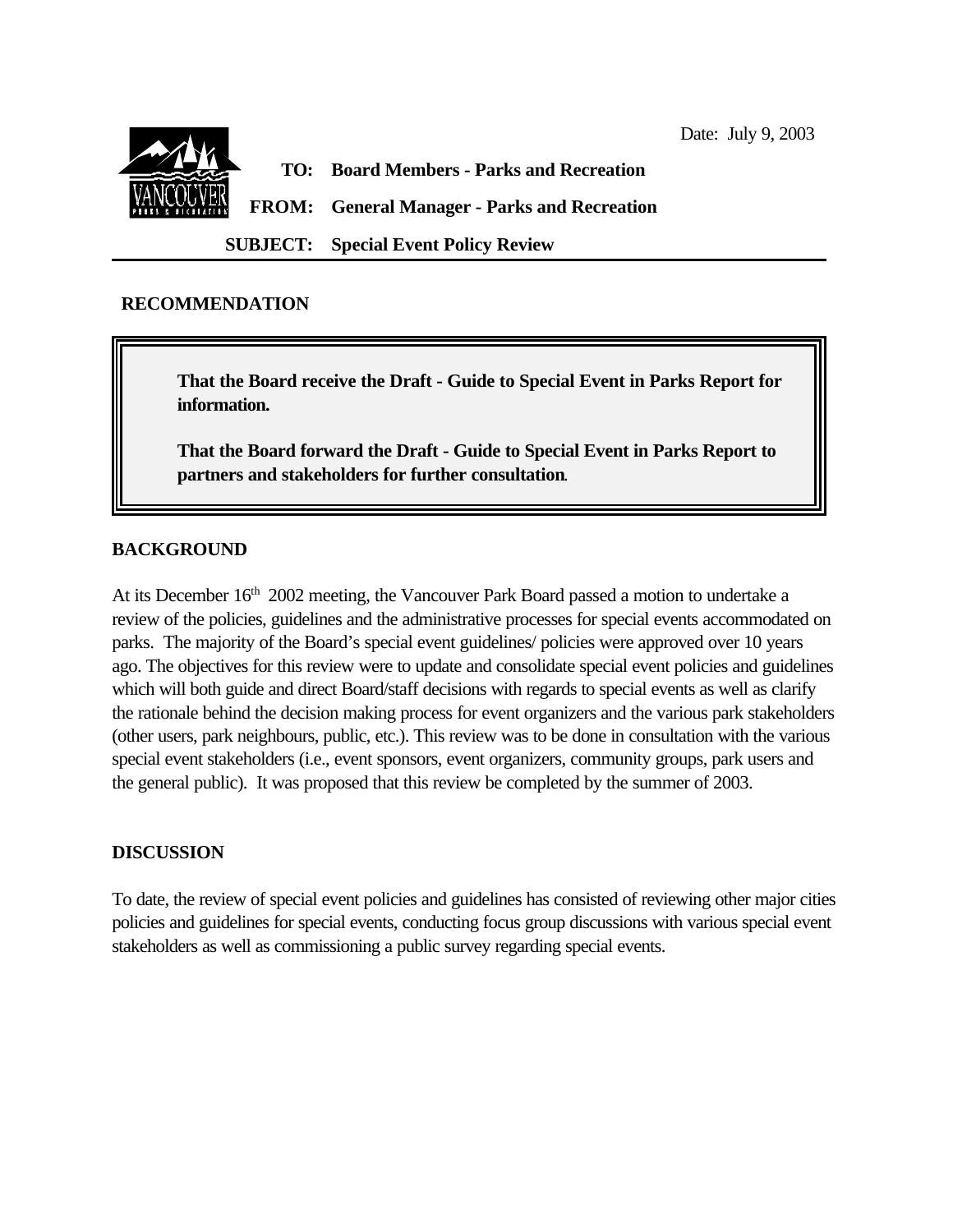### **Best Practices Review**

The best practices review consisted of reviewing special event policies and guidelines for the following cities: Surrey, North Vancouver, Victoria, Calgary, Edmonton, Toronto, Montreal, Seattle and Portland. The review focused on allocation priorities, application and approval process, definitions for appropriate activities, use restrictions as well as special conditions for revenue generation, park preservation, site requirements and services and safety and security.

The key findings of the best practices review include:

1. Priority for the Allocation of Park Space

Most civic special event policies include a priority for allocating park space. Top priority is usually given to Park Board/Commission operated events followed by events open to the general public sponsored by non profit societies, private events and commercial events.

2. Appropriate Activities for Parks

Most jurisdictions only permit activities which are compatible with a park environment. Some policies do not allow commercial activities on parkland while others permit only if they are ancillary to a larger event.

2. Revenue Generation

Most policies or guidelines include regulations on admission fees (restricted to designated sites), event sponsorship (limited signage, product displays), sale of goods and services (event related items and support services), food services and sale of alcohol.

3. Park Protection Measures

Limiting the frequency of events, activity restrictions, noise management and community notification are a number of park protection measures included in other cities special event policies and guidelines.

4. Safety and Security

Most cities require a security and traffic management plans for large events.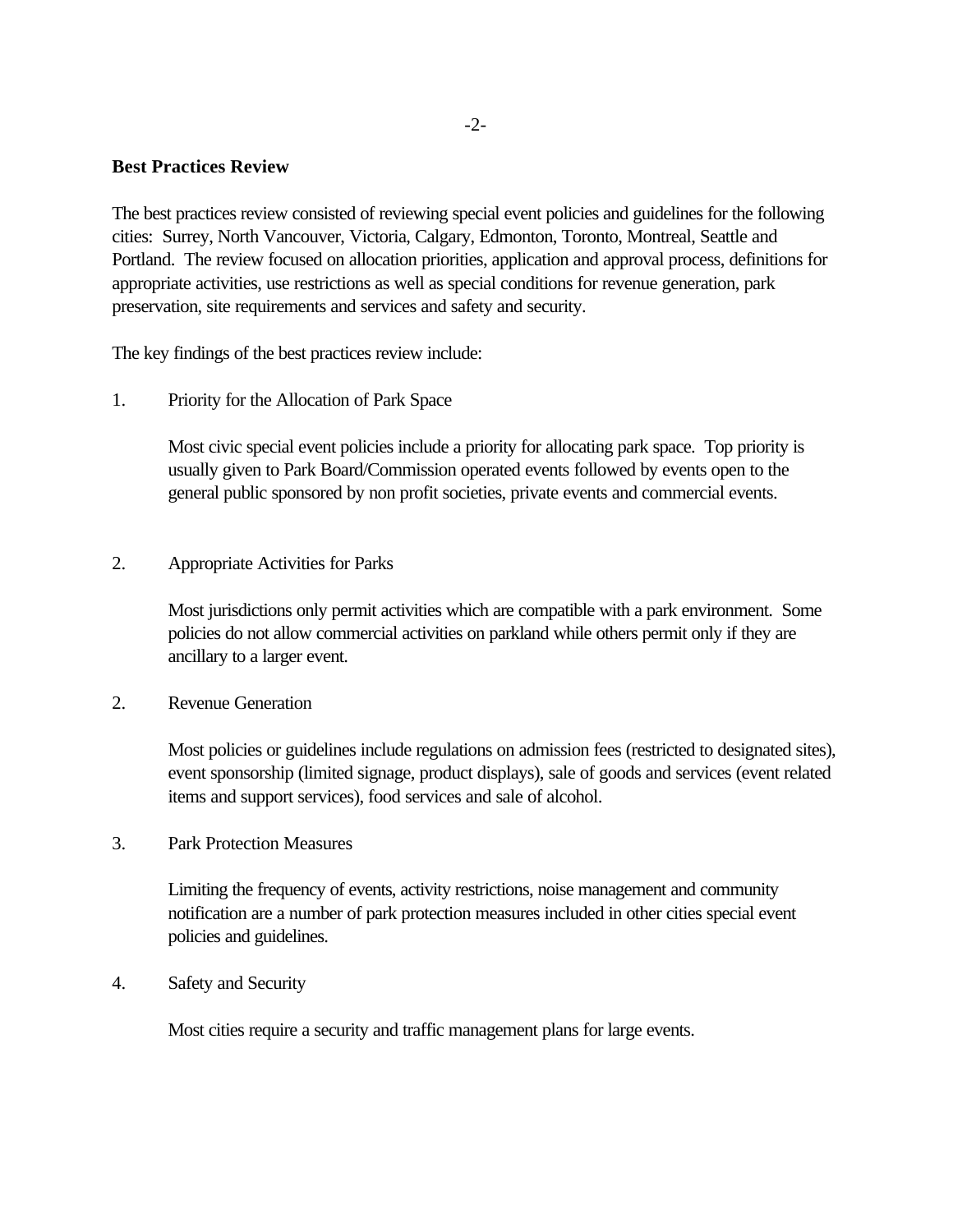# **Stakeholder Focus Groups**

The initial consultation with stakeholders was facilitated through four focus groups - staff, community groups, not for profit event organizers and corporate/contract event organizers. Discussion centered on the principles and objectives for special events in parks, appropriate activities for parks, appropriate scheduling of events, site protection measures, the application and approval process, revenue generation opportunities and consultation with staff, park users and neighbours.

Key findings from the focus groups include:

- There is a desire from all stakeholders for a consolidated document of special event policies and guidelines;
- Special event policies and guidelines should be based on outlined principles, values, goals and objectives and be clear and transparent;
- Policies and guidelines should be consistently applied;
- The organizer's ability to manage their events should be formally recognized;
- Better communication between all groups would result in better decision making, thus more successful events - staff, event organizers, other park stakeholders.

Appendix A includes a summary of the focus group discussions including the identification of key themes, issues and suggestions from the various focus groups.

# **Public Opinion Survey**

Consultation with the general public was accomplished through the commissioning of a poll of City residents. The objectives for the poll were to determine public sentiment on special events in general and on key issues under review - impact events have on park visitors; variety of events offered; impact of increasing number of events; as well as opinion regarding sale of goods and services, corporate sponsorship, admission fees and alcohol sales at park events.

Key learning's from the survey include:

- Special events are popular with Vancouver residents;
- There is a general endorsement of park use for special events as most events have a favourable impact on park visitors;
- There is support for more events in parks both for small neighbourhood as well as large city wide events;
- Increasing the number of events would have a positive impact on park usage;
- Food and event related merchandise at park events is acceptable to most residents;
- Residents generally support the identification of corporate sponsorship for events although